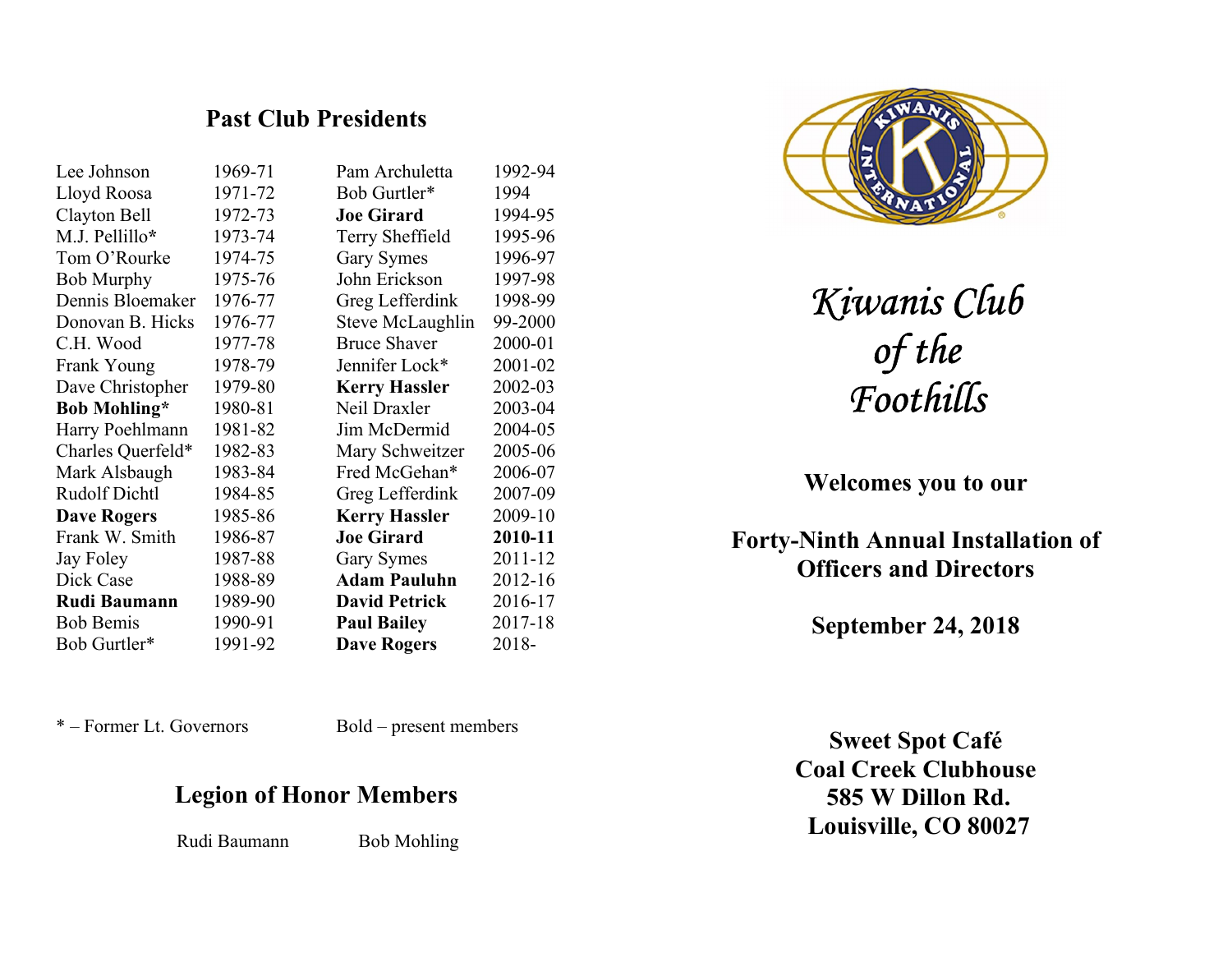# Kiwanis Club of the Foothills

# Officers for the 2018-19 Administrative Year October 1, 2018 – September 30, 2019

## **Officers**

 $With$ 

 $With$ 

# Installation of Foothills Kiwanis 2018-2019 Officers and Board

## Program

| <b>OTHEL</b>                                                    |                                     | Welcome                                  | Paul Bailey              |  |
|-----------------------------------------------------------------|-------------------------------------|------------------------------------------|--------------------------|--|
| President<br>President-elect                                    | Dave Rogers<br>David Besel          | My Country 'tis of Thee                  | <b>Waverly Person</b>    |  |
| Past-president<br>Secretary                                     | Paul Bailey<br>Capt. Mark Czanderna | Pledge of Allegiance                     | <b>Waverly Person</b>    |  |
| Treasurer                                                       | Joe Girard                          | Invocation                               | Capt. Mark Czanderna     |  |
| <b>Board of Directors</b>                                       |                                     | Introduction of Guests                   | Paul Bailey              |  |
| terms ending September 30, 2019:                                |                                     | <b>Breakfast</b>                         |                          |  |
| Alan Boeve                                                      | <b>Bob Mohling</b>                  | Greetings from                           |                          |  |
| terms ending September 30, 2020:                                |                                     | 2017-2019 Div. 11 Lt. Governor           | <b>Heather McChesney</b> |  |
| Rudi Baumann                                                    | Craig Hurst                         | Installation of Officers                 | <b>Heather McChesney</b> |  |
| <b>Steve Hinson</b>                                             | <b>Bill Anderson</b>                | 2017-18 Foothills Kiwanis Year in Review | Paul Bailey              |  |
| <b>Perfect Attendance Years</b>                                 |                                     | Presentation of President's Gavel        | Paul Bailey              |  |
| Mohling, 30; Person, 26; Rogers, 26;<br>Bailey, 1; Czanderna, 1 |                                     | President's Inaugural Speech/Goals       | Dave Rogers              |  |
|                                                                 |                                     | Closing                                  | Dave Rogers              |  |